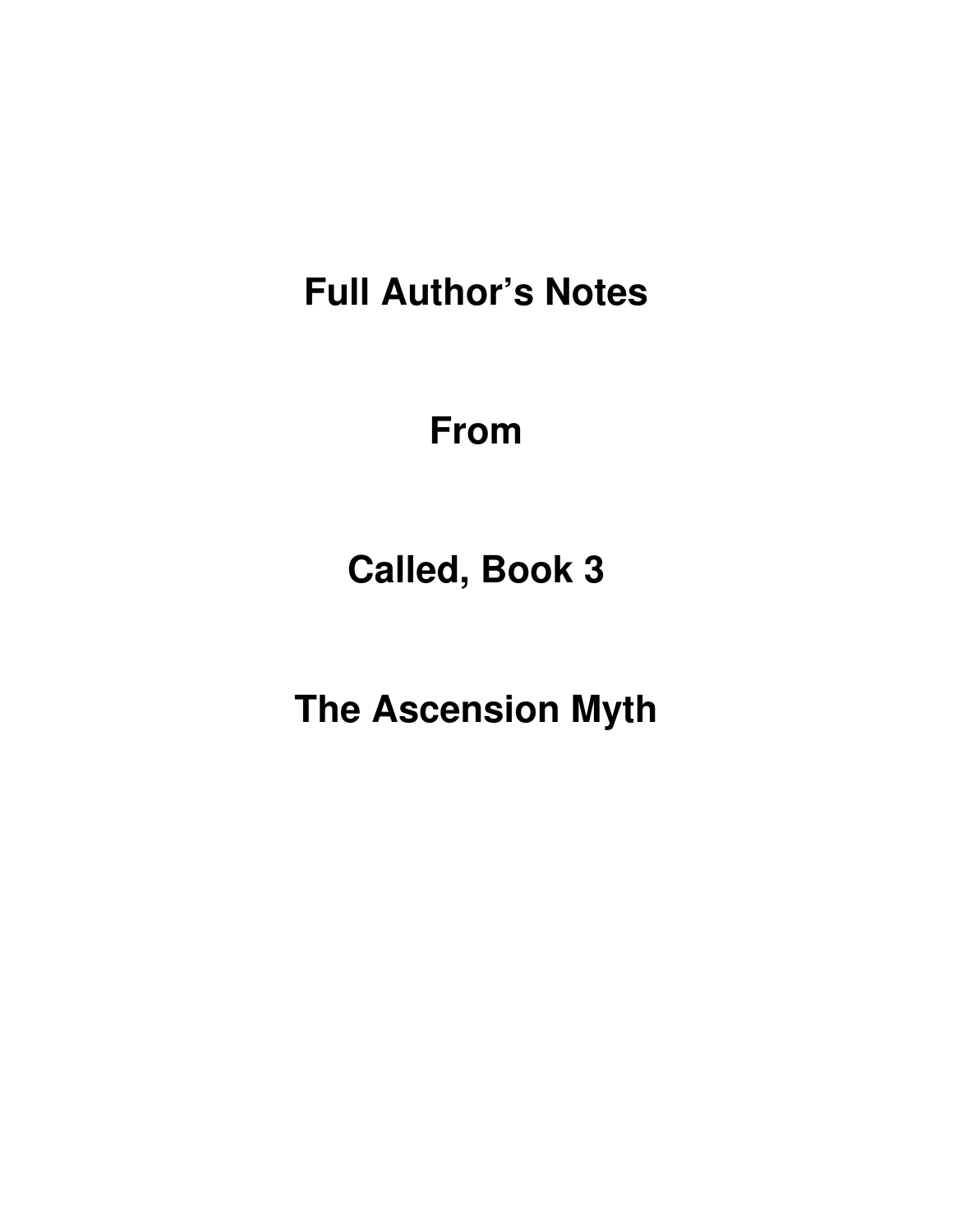## **Author Notes - Ell Leigh Clarke**

June 3rd, 2017

## **Thank Yous**

## **MA**

Massive thanks as always goes to Yoda. (aka. Michael Anderle, MA, Mike) for his unwavering support through this indie publishing adventure. Michael, your encouragement and support means everything to me, from humouring me when I have a bad story idea, to remembering to circle back to random shit I've placed in slack at 1am for later discussion. For the 5am sales reports, 7am phone calls and lifting comments and reviews you enjoyed or that sparked another idea. For not mentioning book 4 when I was paralysed after handing book 3 in, to noticing when I'm not sticking to the new caffeine regime. (How you can tell that from the other side of the country I still haven't figured out…)

## *Thank you.*

Btw – loving how everyone has been referring to him as Yoda on the fb pages! If only there was a way to hack the code so that the name Michael Anderle would always get replaced with Yoda. #lifegoals

Hmm…. wanders off to find a fb developer…

## **Trausti Traustason**

I would like to give a massive shout out and gratitude bomb to Trausti Traustason – an Icelandic guy who got in touch having read book 1 and 2 and offered his assistance in the form of supplying creative cusses in Icelandic. He has been a super help, and even assisted in choosing suitable names for some of the places, since their translations are layered with symbolism too. For instance, Dvergasteinn, the place where they took the organ for transplant from – is actually a real place.

In Iceland.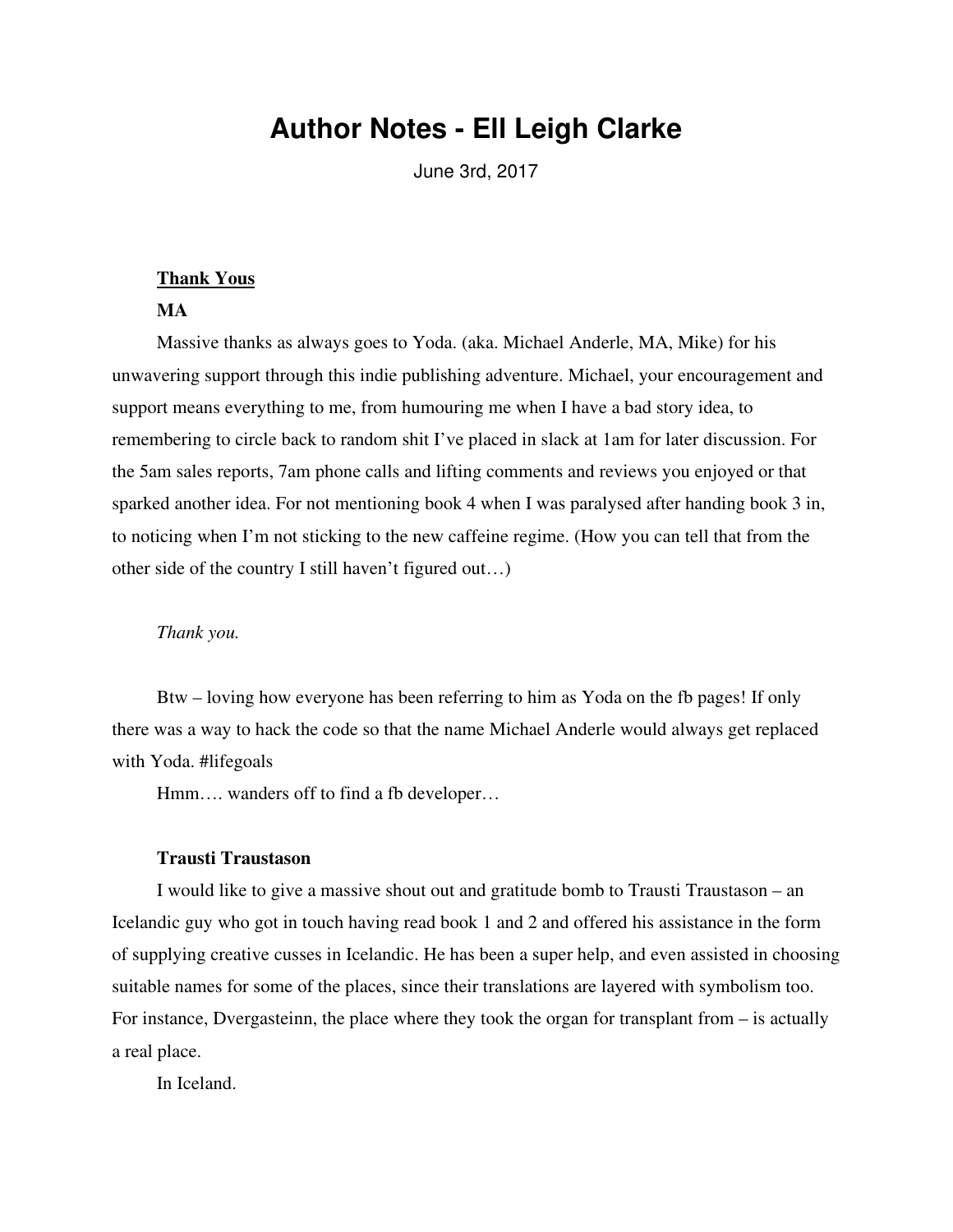It is remote, and also translates as "dwarf stone". Pretty cool huh? So thank you to Trausti! You've been awesome!

## **JIT and editing team**

I would also like to give a massive thank you and shout out to **Steve and his team of eagle-eyed checkers** for making sure that the manuscript goes out with as few errors as possible. Knowing that you guys have got this is a huge weight off our minds.

Plus, it ensures that MA actually fills in the shit I need him to about the Etheric Empire, and doesn't let it go to publication with big yellow highlights saying >>> MA INSERT STUFF HERE.

Yup. It's the JIT who ensure that got handled. What? You didn't see it? No, of course you didn't because MA was so motivated by not having you on his case about paragraphs he forgot to insert, it was front of mind.

Talk about preventative measures!! ;)

I'd also like to thank Lynne and Jen, and Lynne again, for their tireless work on this project. Poor Lynne had a shit tonne of work thrown at her at one time, and also was delayed in getting my MS because I was immobilised. (Apparently, there are limits to the number of words a human being can put out without going kaput. Who'd have thought!).

Anyway, Lynne still managed to turn it around to get it to MA, and the JIT folks, well, just in time.

## **Reviewers**

As of time of writing Book 1 Awakened has 102 reviews. Book 2 Activated has 132. Whhaaaaa?

Ascenders, seriously. You are blowing my mind. Thank you so much for your kind words, and expressing how much you're enjoying the story and characters.

It is because of your kind support and input that this series is doing so well in the charts. *\*You\** have been keeping the books bouncing around in the best seller's charts for a bunch of bloody incredible categories, including colonization, galactic empire, and even occasionally space opera!!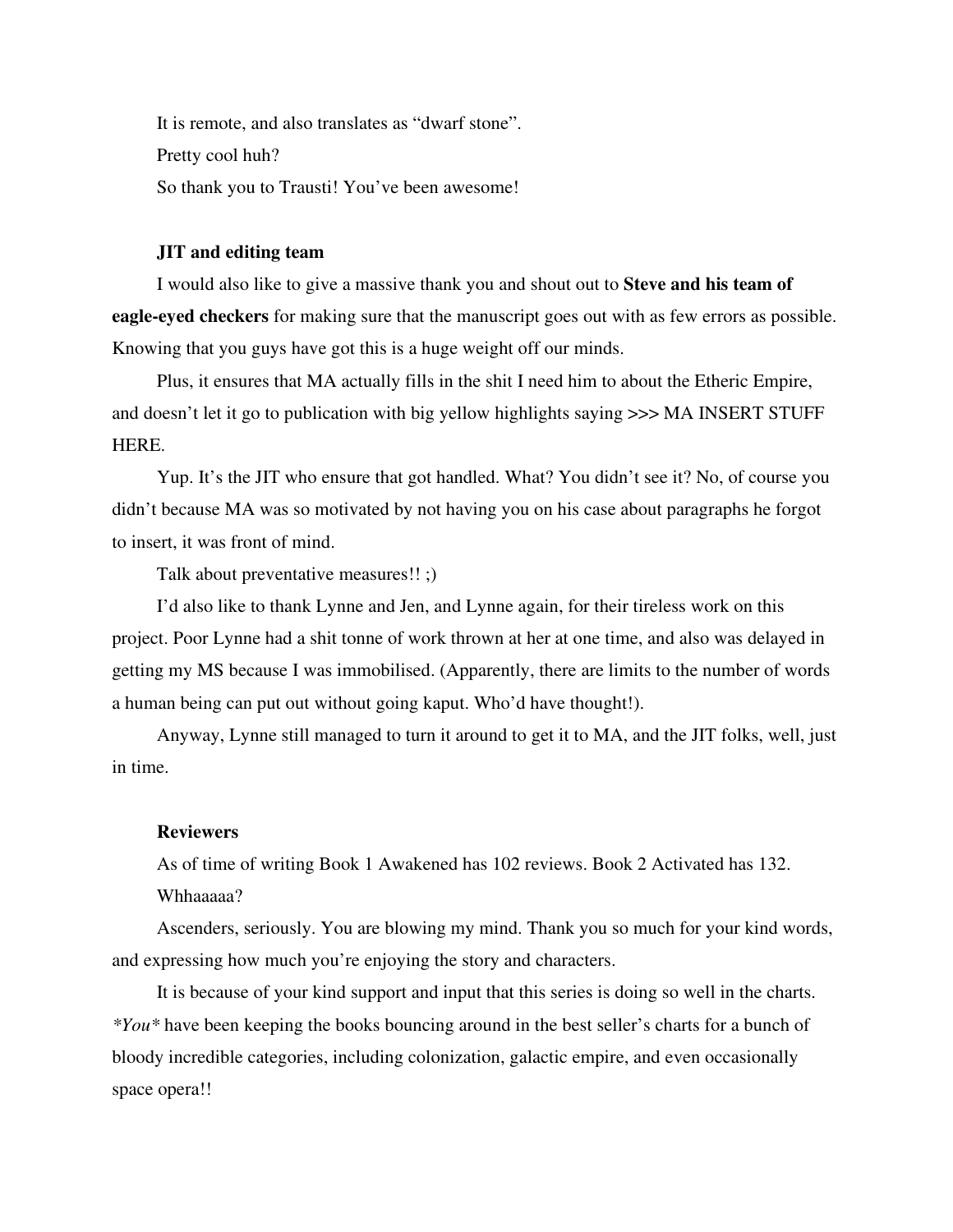## Squeeeee!

Not only that, but you may have seen me mention on the fb page that MA and I read your reviews as a pick me up. Ok – so for MA I think it's turned into his drug of choice: a cure-all for allergies, and yes, even doing actual work.

So thank you. I cannot express how much your reviews mean to us.

And yeah, do you know how hard it is to try and hide the ones where you've mentioned that you're "reading Ascension Myth over MA's new releases"… or that the "student has exceeded the pupil"?

Seriously – don't write that shit. ;P

Telling him, "no no, there's nothing new to see today"…

*(edit - Michael - I hate you all…ROFLMAO)*

And then trying to talk him out of checking the reviews for a few days until it drops off the first page: "Michael, why don't you check the sales stats," or "Explain KENP to me again…"

It's starting to look suspicious...

#### **Hook up already! Joel & Molly or Molly & Sean**

As you know MA and I read all the reviews. (Well, MA doesn't read anything less than a 5\*). On one a few weeks ago I saw something to the effect of "Hook up already!".

It's not like I haven't thought about it. I mean Joel… heart-centred hunk of yumminess, and Sean, hard as nails warrior and protector.

I mean – *what's not to love?*

But here's the thing. Molly has issues. She can't let people in, because well, why would she?

People cause pain.

People don't see her. And she knows this.

And then if they did see her, they wouldn't like her… This is what she's thinking.

So for her to dive into a relationship is just unrealistic at this point.

For her to try and lean into her vulnerability a little here and there where she feels safe enough to, (and not pressured, or objectified sexually or intellectually) with someone who can truly see her… that is the most she can do.

What she is doing though is battling with herself and her anxiety (read: messiness), to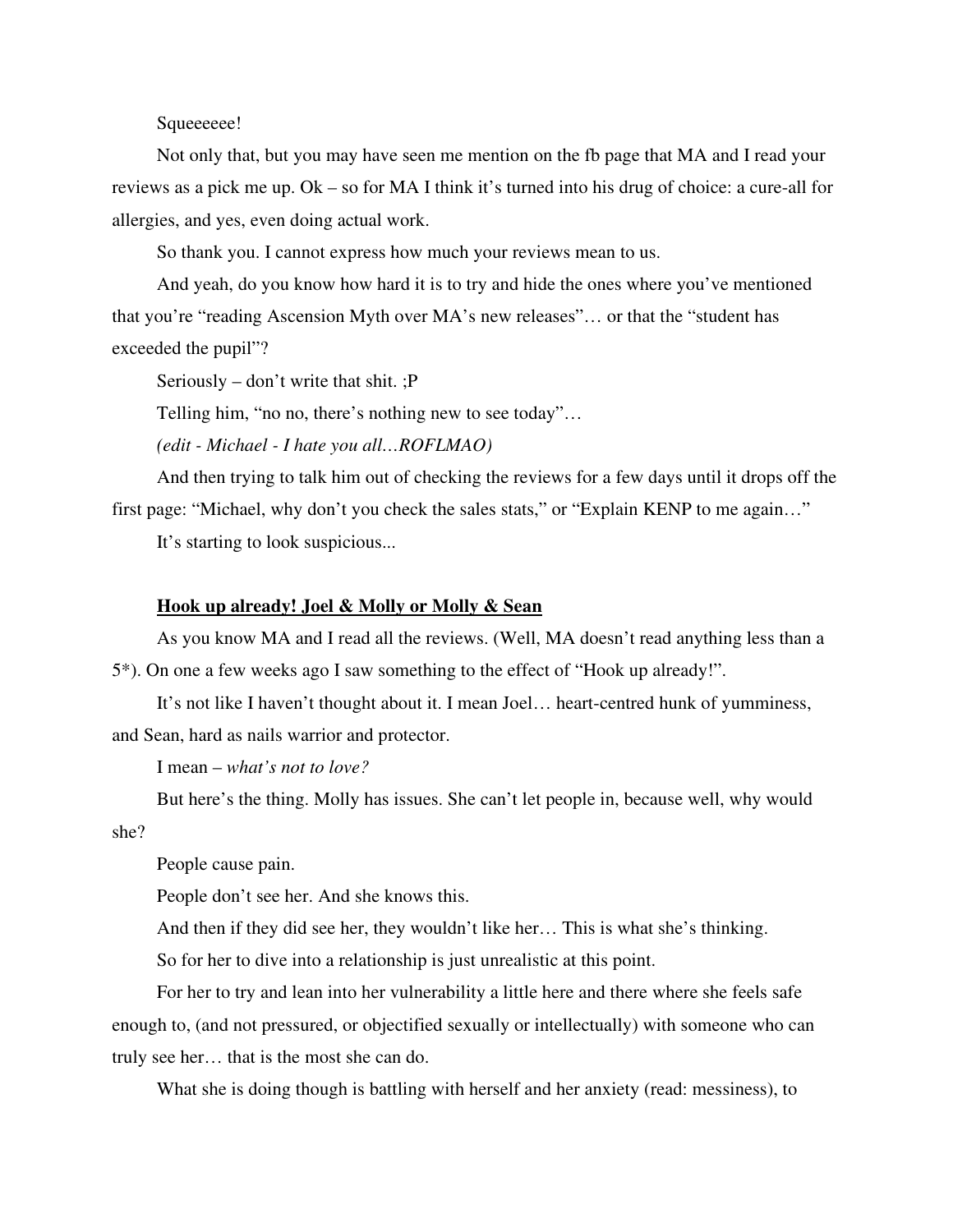relate in a way that is truly authentic. She doesn't have a plan, she doesn't want to give anyone the wrong idea, and half the time she misses the cues that guys throw at her.

Oh yeah, and why would she jump into a relationship for the sake of it, just to hook up? *That's just illogical.*  What's a girl to do? Well, I think she's really just doing the best that she can right now. And who's to say Joel and Sean won't become an item….? Just kidding. …

…

*Maybe.* 

#### **Gaiman vs Gaitune**

If you've been hanging around my facebook page you will have seen some of the early readers of book 2 catch a few slips in the naming of the asteroid.

In my defence, when one has an asteroid named Gaitune, what else are you going think of when you're writing at speed?

Yup.

Gaiman, of course.

As in Neil.

As in awesome writer on **Doctor Who**.

So of course, little Ellie goes writing away thinking, yeah, I'll fix this with a find and replace later.

Which I did.

And then sent off the manuscript to the team, quite happy.

I have since learnt how to do a **global** find and replace in Scrivener. The normal search, brings up all the instances in the script, but then a find and replace only works per scene.

Doh. Facepalm.

#### **Oz Speaks**

As you may already know, Oz has his own communication channel direct with readers. He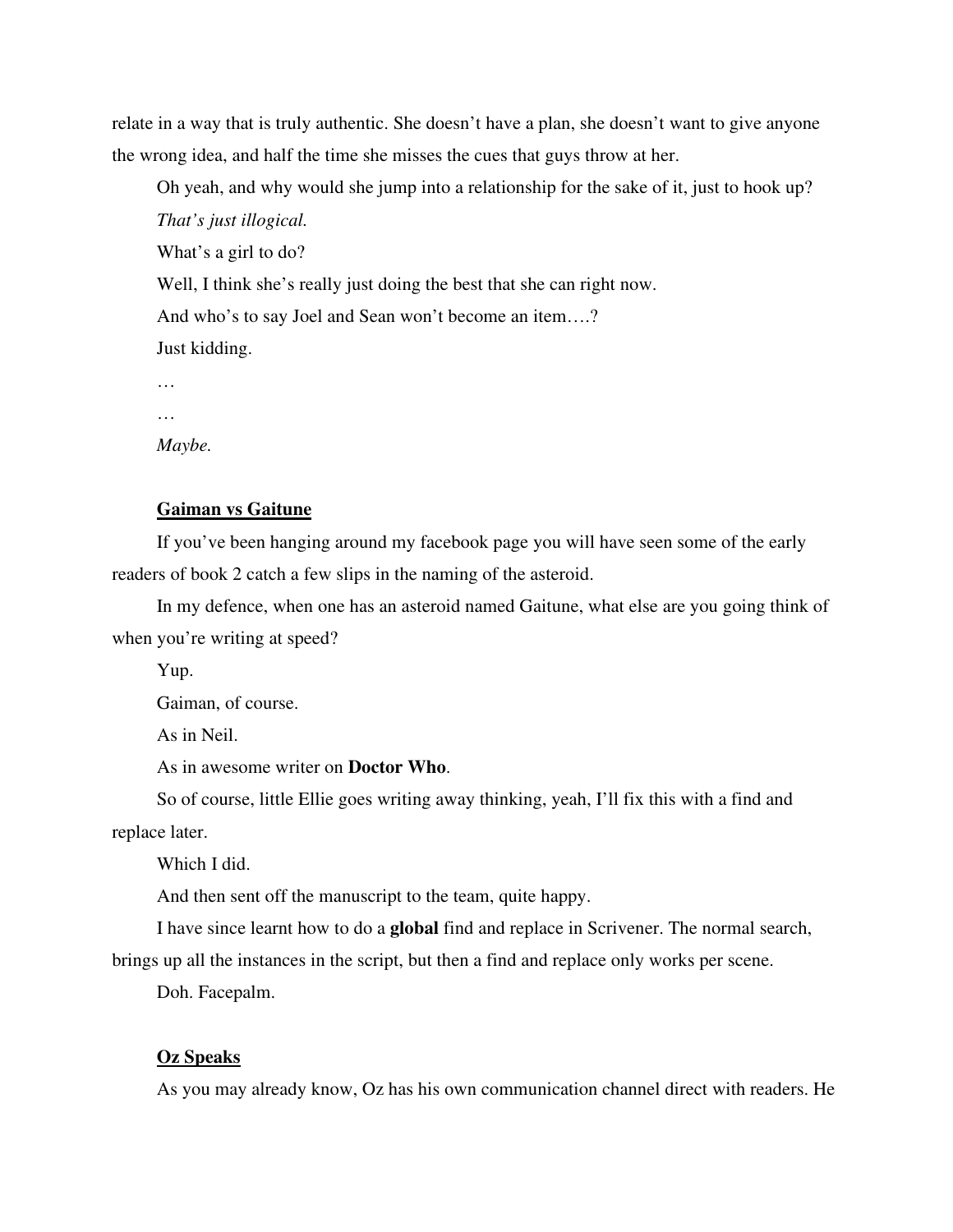transmits messages back and forth between space and time, and sends updates when new releases are due out, and such like.

Having peeked at what he has going on, I thought that I just had to share. Thanks to Howard Stallings, for allowing us to reproduce his email exchange with Oz here.

So. Damn. Cool!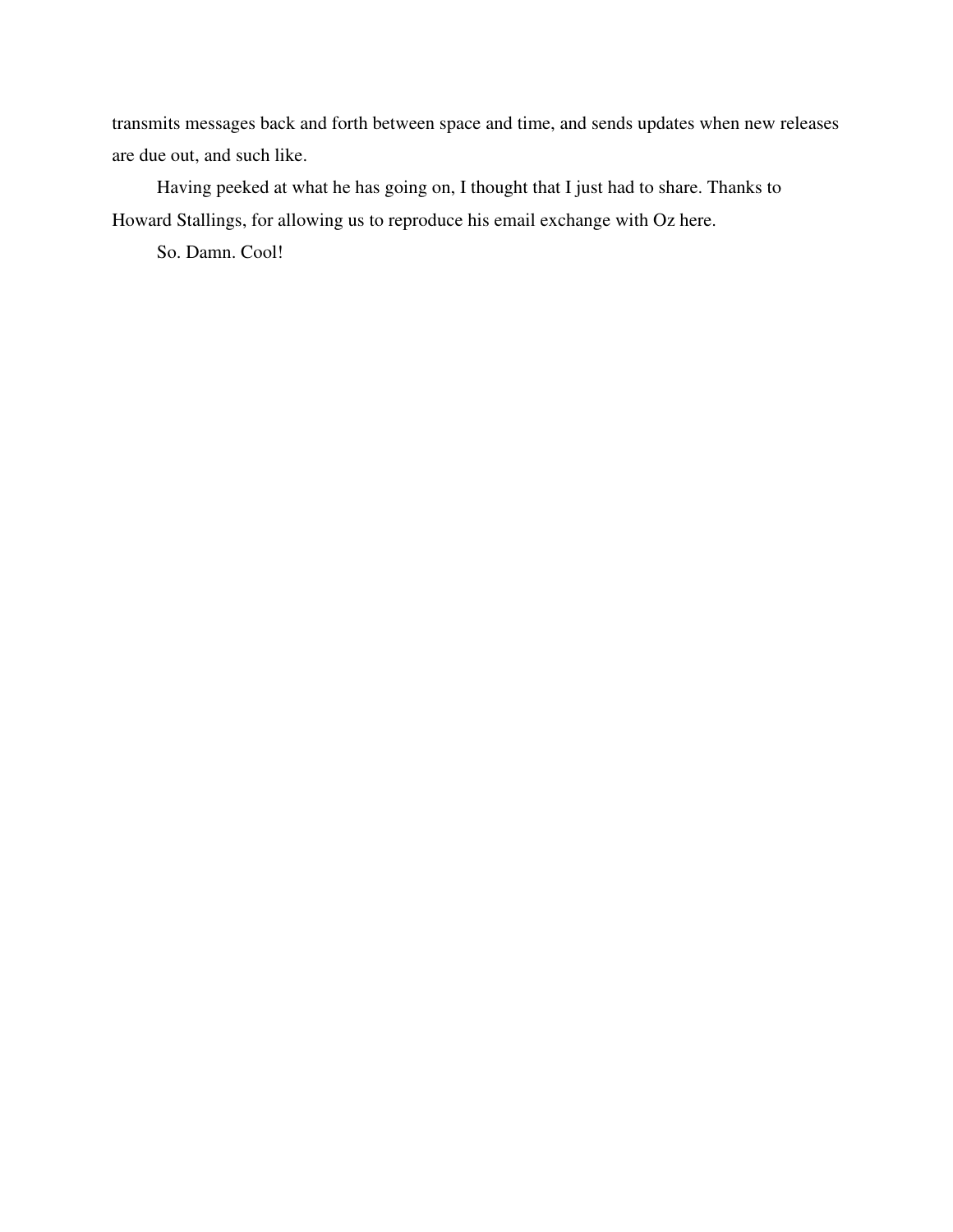# **Transmissions begin…**

## **Oz:**

Greetings of the day be upon you, Howard.

I am Oz, your Ai liaison between Molly Bates, and your rather primitive earth communication device. I believe you call it email. Still.

I am here to act as your interface. To help bridge the gap between the dopamine induced hits as you watch Molly through her trials and tribulations as she takes on all manner of shenanigans.

As you might have gathered, this transmission is not only coming through space between our two galaxies, but is travelling back through time. I will attempt to send you updates in chronological order but do be advised that occasionally gravitational optics will interfere (no pun intended!) with the sequencing of these packets. An understanding of all things timey-whimey will be useful in such instances.

Book 1 will be released to The 'Zon (Amazon) by May 11th (according to your calendar). Book 2, 7 days later. If you enjoyed what you read, Molly, Joel, and myself will be deeply appreciative of a happy review.

Additionally, if you have any feedback for Molly - or her team - do feel free to pass that on through me. All you need to do is hit reply to any of my messages and write me.

I process every communication personally.

Looking forward to hearing from you.

Oz

(on behalf of Molly Bates, lady- boss)

Sanguine Squadron 2.0

Gaitune-67, Sark System, Loop Galaxy

Please be aware that these messages are being sent from your neighbouring galaxy back through time to intersect with your timeline through a rather basic form of a holo device. You may want to keep an eye on your junk filters.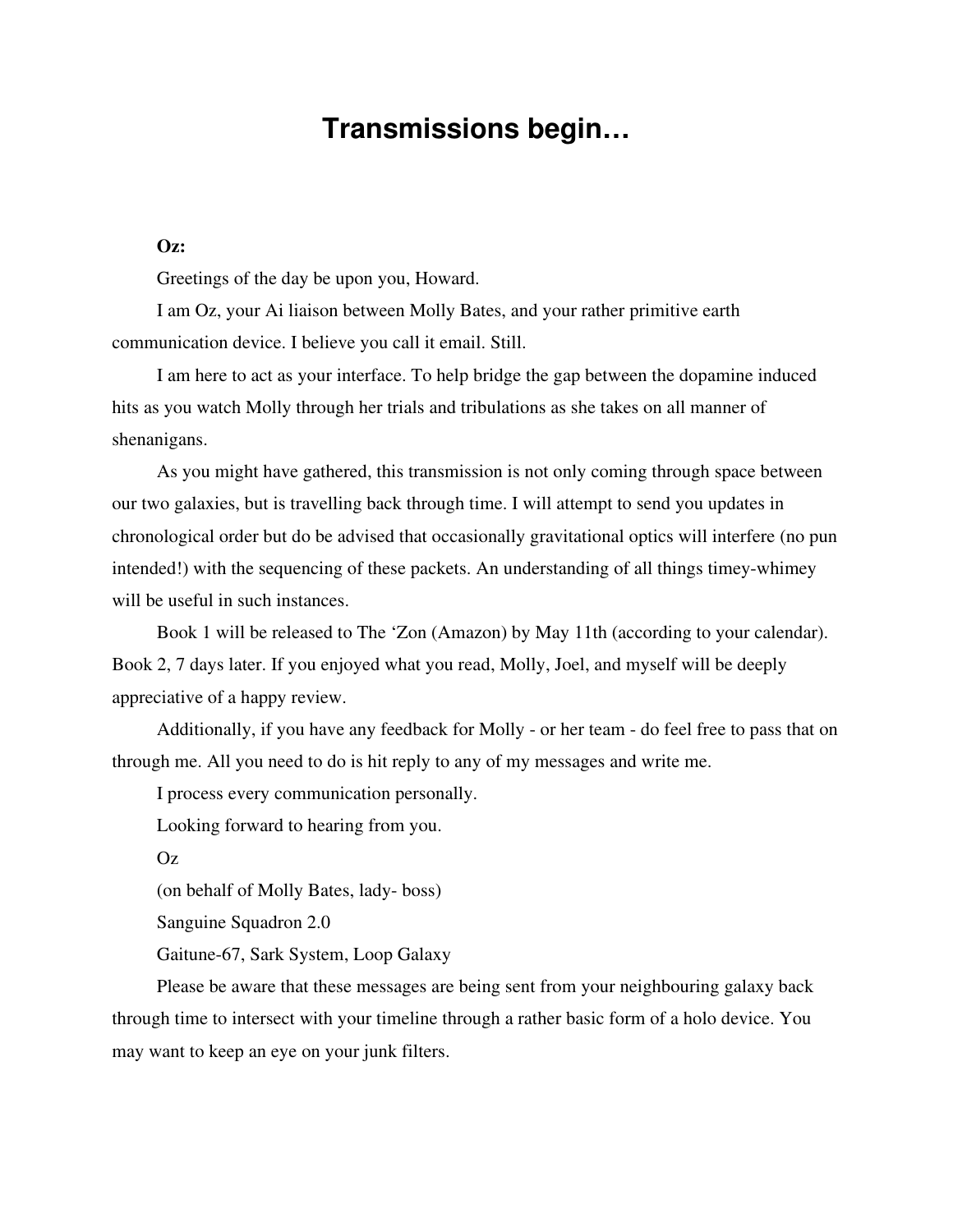## **Howard**:

Too much fun!! Lovin the entire series including these lil jaunts with Molly (and of course The Great and Powerful Oz)

do feel free to send me a wrist Holo so we can speed these communications up. And if you ever need added security detail, just holo!

Howard 3rd rock from Sol . . . for now

#### **Oz:**

Howard, Oz here.

Molly was pleased to hear about your offer of service. As you may have understood from the transmissions thus far she will be looking for good people she can rely on. The fact that you're currently in Sol... I mean, on Earth... may be an asset at some point.

Please provide us with your resume, including any advanced computer skills, combat experience, and anything else you think might be pertinent so we can keep you on file.

To get a holo device to you at this time might be tricky, as we'd need to send it back through time. Information is easy to pass backwards. Materials - less so. Let me mull this with the team and I'll get back to you.

Until then, we trust you will continue to enjoy the transmissions. I believe another instalment will be delivered via the 'Zon around the same time this transmission will reach you.

Oz, out.

## **Howard:**

Well lets see . . . 5 years in the U.S. Marines as a Scout sniper (Gunner) in charge of the 3rd MarDiv Armoury and a platoon of Deep Recon Marines.

Also an A+ certified Microsoft Tech. Dealt with computers since 1974.

And I love animals and know what that Sphinx Neechie is up to! Not tellin until I'm on the Asteroid though!

Now what? lol Howard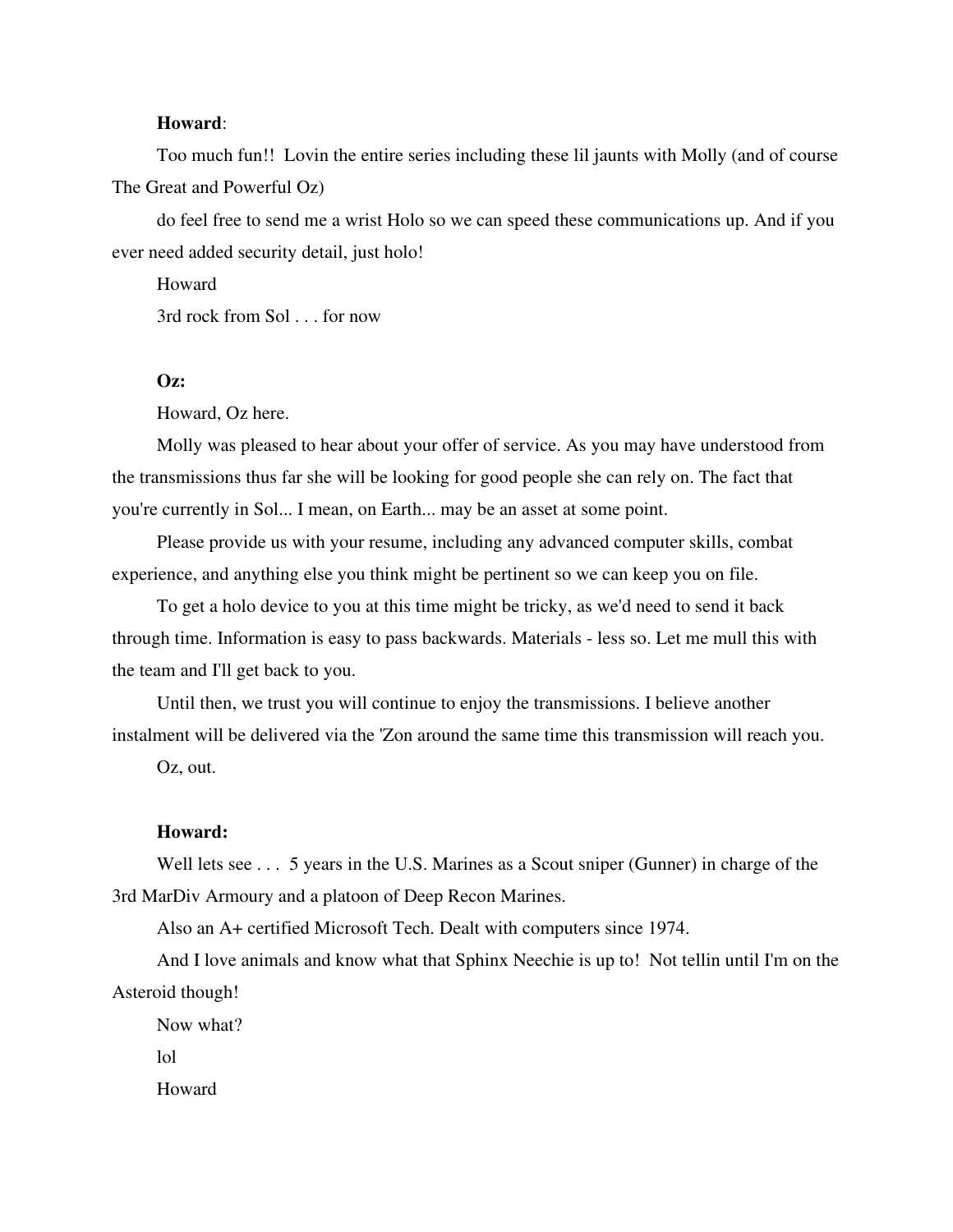## **Oz:**

Greetings. Thank you for the resume Howard. I have put this on file for review when we recruit humans from your time. There may be an instance where we need able bodied snipers, and computer hackers. I mean *techs*.

You have a theory about Neechie? I don't interact with the organism much myself. I understand Joel is fond of it though.

Oz.

## **Howard**:

Oh yeah, anyone who knows cats knows Neechie is a direct descendant of Pixel and will be driving Molly batty in the near future I'm sure.

Footnote: *Ellie has no idea who Pixel is. (Hit's up Google.)*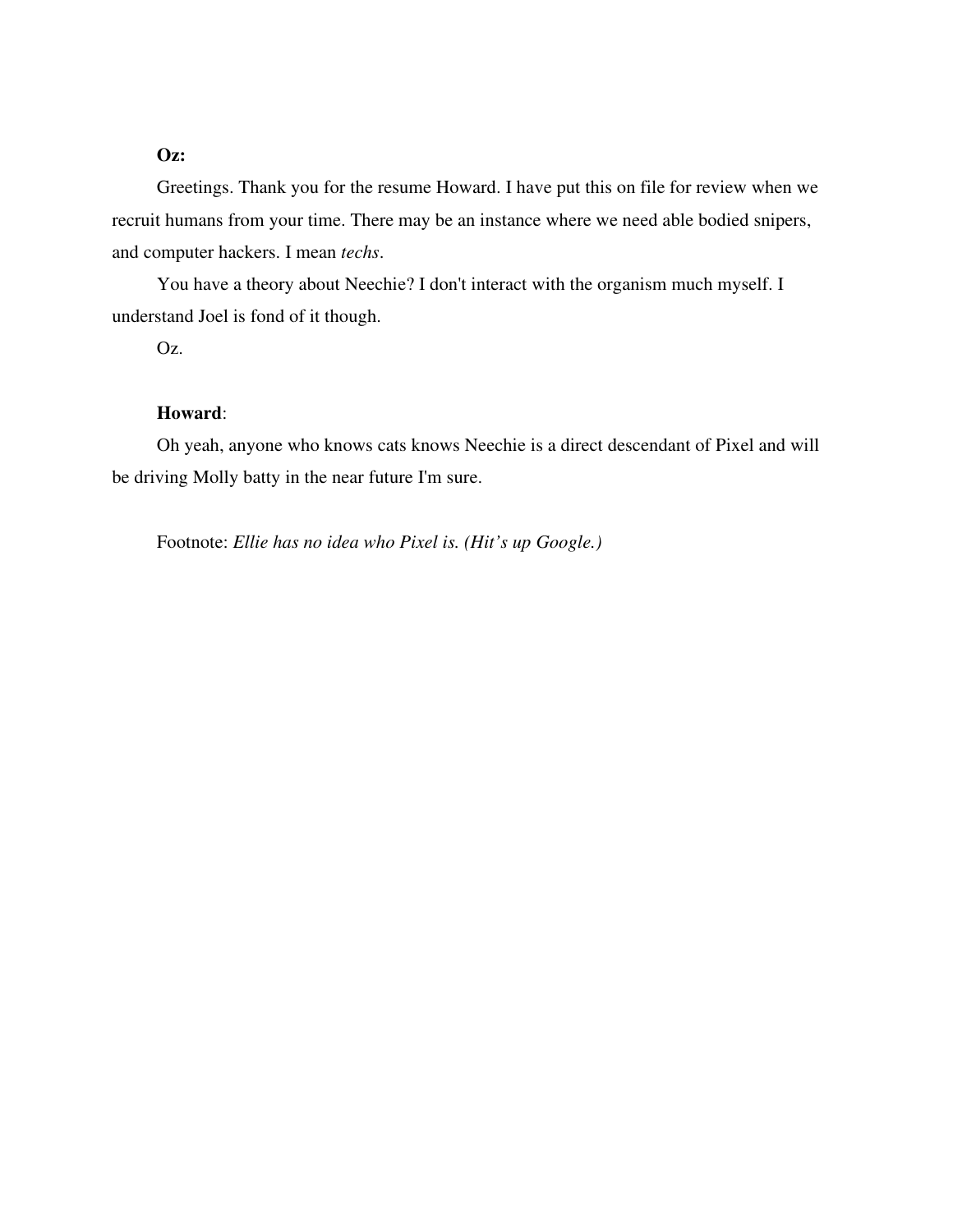## **Author Notes - Michael Anderle**

June 4th, 2017

First, THANK YOU for reading this story all of the way through and that NOW, you are reading my author notes after the Great and Wonderful Oz's email (oh yeah, and Molly's …. Err, *Ellie's*.)

I do have to thank Ellie for giving me a shot at bringing her into this Indie Publishing Arena. The more we worked together, the more I was impressed with her ability to accept new information, internalize it and then throw it right back at me.

In a cogent form.

That shit is just scary. (If you have ever worked with someone at another level, you will know what I mean.) However, the thing about working with Ellie is she is NEVER doing it to point out how flaming intelligent she is. When she is laughing at something, it's always SOMETHING, never you.

Well, ok, that's not always true. Yeah, some of the shit I pull she laughs at but I realize it's usually something I will #Facepalm myself for, as well.

So, no harm no foul on that stuff. Trust me, I give as good as I get, so … just being fair here (see the comments in the snippets on the Website, you will see what I mean) below are a couple of 'Ellie' comments.

The other night, we were working really late on Facebook advertisements and since she is on \*cough cough\* Windows, she doesn't have access to the Font Good Times. No, I have no idea why it isn't working after she downloaded it.

She's on WINDOWS. I left that OS back in 2009 and while I can still get around on it, I don't like doing tech support for it anymore. I had Windows Servers in 2011-2013 and that time was a really painful reminder why I was on Apple.

Anyway, she couldn't get the right font to come up on her software for the Facebook Ad and we were looking at figuring out a suitable replacement font and this conversation occurs:

**Me:** "We can look for other fonts that are similar."

**Ellie:** "I'd rather be bled out than look at fonts."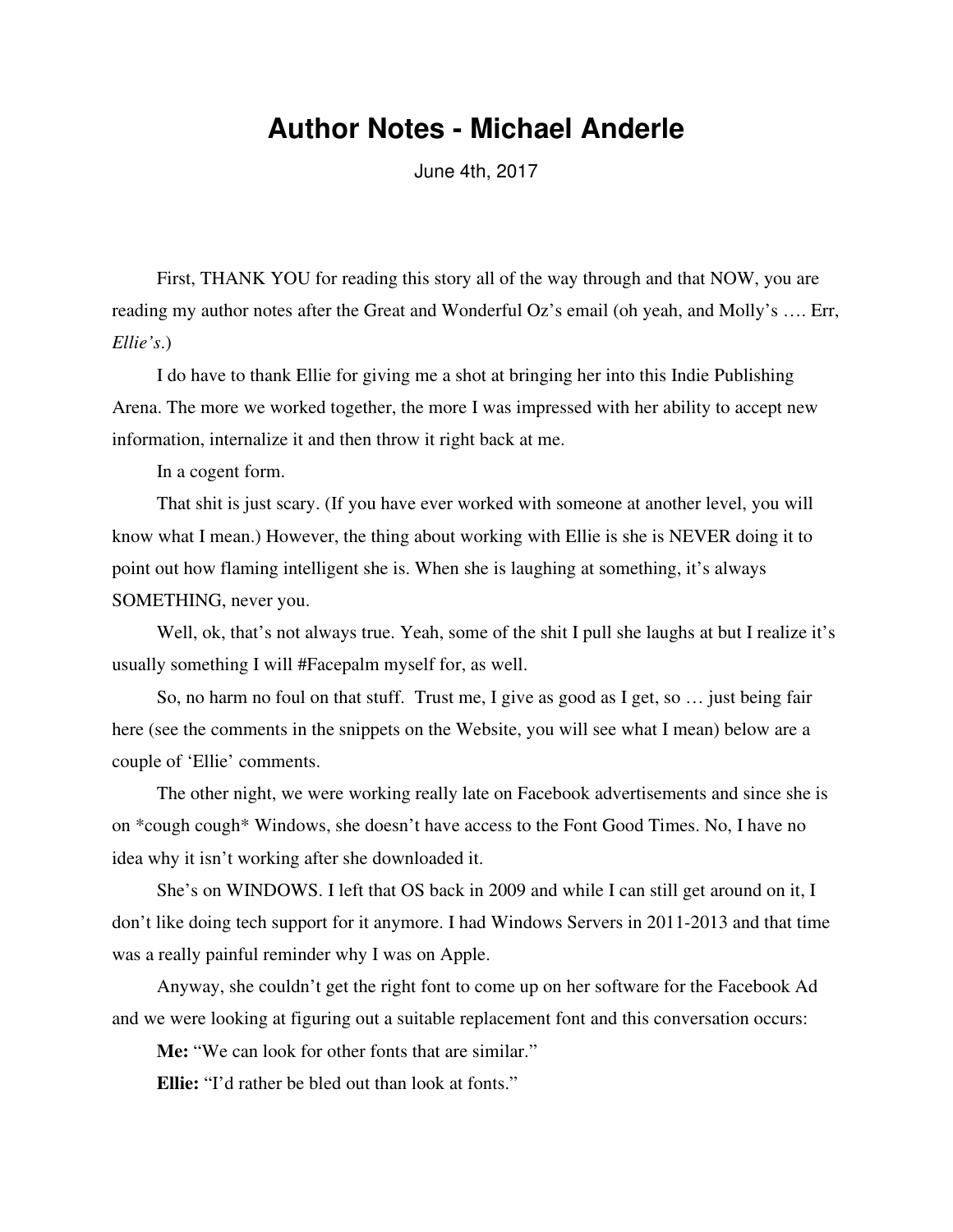**Me:** *(Thinking 'why would someone want MORE pain – and that whole dying thing – rather than a little pain looking at fonts?'*) "Well, that would be fucking painful."

**Ellie:** *(In a matter of fact voice) "*No, It's just like going to sleep." **Me:** Blink…blink blink. "*Whaaaat*?"

Now, the *next* conversation.

Ellie and I had this discussion on a note she left at something like un-fucking-believable 1:45AM in the morning on Slack.

I was asleep – cause I'm not a late night person like that.

So, I get up the next morning and I see this comment in my Slack channel. I read it once. (She had said something, something about schizophrenia … which is a large enough word for me to spot right off as a WARNING, WARNING WILL ROBINSON!) So I was already cautious when reading this comment.)

Read it *twice*.

Then, read it *three* times to figure out what the hell she is talking about. Finally, seconds go by and I think I 'get it.'

**Me:** "Are you talking about something like the Matrix?"

She tells me 'Yes' and how the conversation was whether we could be in a simulation or not.

Later, when I was exhausted and should not be trying to have a rational discussion she throws this into the damned conversation (note references to her other stuff she has mentioned before.)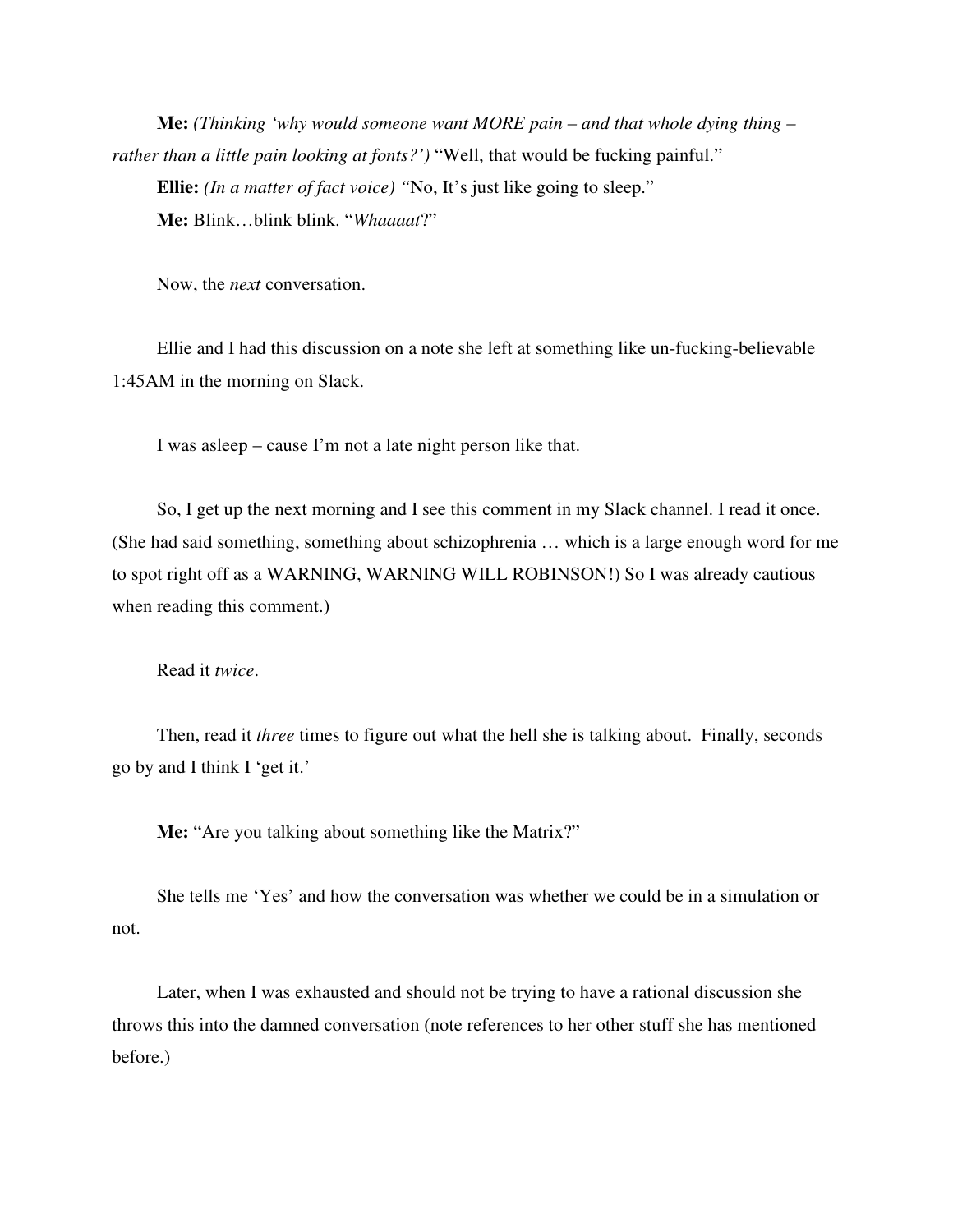**Ellie:** "50.1 percent…yes, those are the simulation people and they don't need a higher resolution…"

**Me:** (Thinking) *Oh, you did NOT just throw in this simulation shit from a different conversation into this one!*

Yes…Yes she did. Don't ever say that she isn't competitive. She is. She will just wait until you are off your game and toss in little things that will – eventually – prove her point.

I'm on to you, Ms. Clarke with an *'e'.*

Finally, we were getting our 'to do' list(s) organized on Saturday before we pulled everything together for a Monday morning release. On our to do list, was everything including…

**Me:** "Blurb?"

**Ellie:** Read this in an English Accent: "Fuck! You are going to make me do it?"

**Me:** "No, I'll tweak it."

**Ellie:** More English accent: "Good, so long as you make it blurb-able."

**Me:** Blurb-able? (I'm thinking - *Is that even a fucking word? If I ask, she will just say it is the Queen's English and I (as a heathen English speaker) won't know it.)*

Working with any collaborator is a unique and awesome experience. I have two Marines, an Australian, a pair of University Educators (their own version of challenging), a couple of former fans turned authors (one previously trained as a chef – one from the Army, and … I have no idea of Natalie Grey's previous history.)

Needless to say, this is my first time working with a Physicist. It's been awesome and if